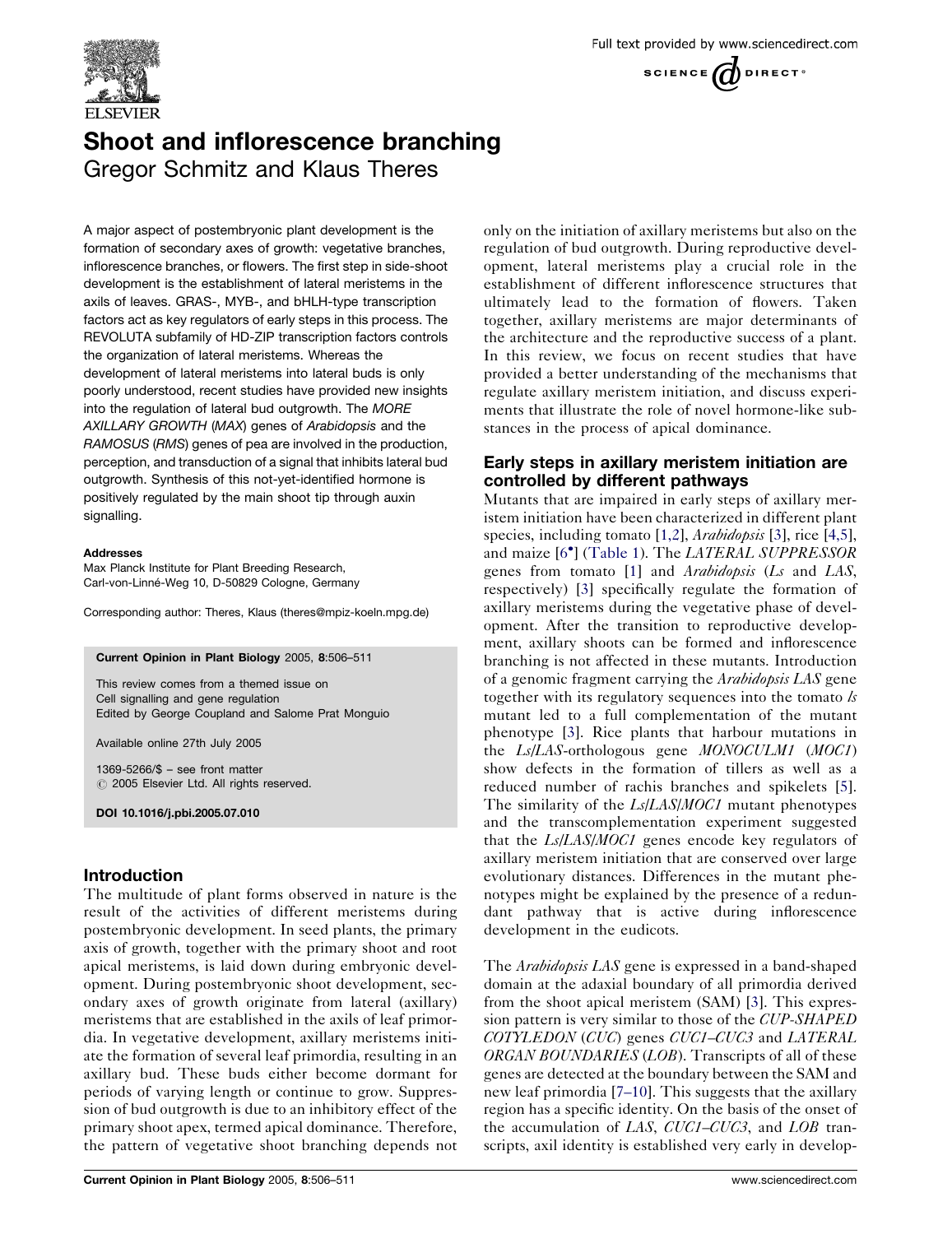| Stages of side-shoot development |                                                             |                                                                     | Genetic regulators in<br>Arabidopsis in other plants                                   |                                                                                                           | Activities                                                                                                                                                                             |
|----------------------------------|-------------------------------------------------------------|---------------------------------------------------------------------|----------------------------------------------------------------------------------------|-----------------------------------------------------------------------------------------------------------|----------------------------------------------------------------------------------------------------------------------------------------------------------------------------------------|
| (1)                              | Meristem<br>Leaf<br>primordium<br>Lear axil                 | Establishment of<br>axil identity                                   | CUC1-3 [7-9]<br>LOB proteins<br>$[10]$<br><b>LAS [3]</b>                               | <b>CUP [12°]</b><br>Ls, MOC1 [1,5]                                                                        | Transcript accumulation of<br>CUC1-CUC3, LOB and LAS at<br>the new border region [3,7-10].                                                                                             |
| (2)                              | Leaf<br>primordium<br>Young<br>stem<br>Midvein<br>Leaf axil | Maintenance of<br>meristem formation<br>competence in<br>leaf axils | <b>LAS [3]</b><br>MYB <sup>a</sup>                                                     | Ls, MOC1 [1,5]<br>$BIc$ [2]                                                                               | Co-expression of STM and<br>LAS in leaf axils [3,45].                                                                                                                                  |
| (3)                              | meristem<br>Stem<br>Midveir                                 | Organization of<br>lateral meristem                                 | REV, PHB,<br>PHV [16-20]<br>bHLH <sup>a</sup><br>MYB <sup>a</sup>                      | LAX, ba1 $[4,6^{\circ}]$<br>$BIc$ [2]                                                                     | Downregulation of LAS in<br>the center of leaf axils [3].<br>Focused expression of STM in<br>the organizing meristem [3,45,46].<br>REV expressed in the organizing<br>meristem [3,17]. |
| (4)                              | Leaf<br>Lateral<br><b>bud</b><br>Stem<br>Leaf axil          | Formation of<br>lateral bud                                         | STM <sup>b</sup><br><b>WUS<sup>b</sup></b> [47]<br>$CLV1,3^b$ [48]<br>CUC <sup>b</sup> |                                                                                                           | Downregulation of STM at the<br>flanks of the axilary meristem<br>[45, 46]                                                                                                             |
| (5)                              | Side-shoot<br>Stem<br>Leaf axil                             | Lateral bud<br>outgrowth                                            | MAX1-MAX4<br>$[32]$<br>TCP <sup>a</sup>                                                | RMS1-RMS6<br>[30, 31]<br>DAD1-DAD3 [49]<br>D3, D10, D14, D17<br>and D27 [42]<br>tb1 and OsTB1<br>[43, 44] | Elongation of internodes<br>in the bud [32,46].                                                                                                                                        |

with leaf-axil identity; green: tissue with leaf identity; dark green: midvein of leaf; blue: lateral meristem and side-shoot). Genes regulating lateral-shoot development that have been identified in Arabidopsis are compared to genes identified in other organisms. <sup>a</sup>No homologous function has been identified in Arabidopsis (homologs of the Bl, LAX/ba1 and tb1 genes). <sup>b</sup>The involvement of a gene function in a specific step is only hypothesized (STM, WUSCHEL [WUS], CLAVATA [CLV] and CUC). <sup>c</sup>A gene function cannot be assigned to a specific step (BI).

ment, probably together or immediately after the formation of the corresponding leaf primordium (Table 1). Several studies have shown that the CUC genes play an important role in boundary formation [[11\]](#page-4-0). Phenotypic analysis of the Antirrhinum cupuliformis (cup) mutant, which carries a mutation in a CUC1/CUC2 homologue, provides a strong indication that axil specification by CUC-like genes is a prerequisite for lateral meristem formation. Shoots of *cup* plants develop misformed leaf axils without lateral buds [[12](#page-4-0)<sup>°</sup>].

The *Ls*/*LAS*/*MOC1* genes encode putative transcriptional regulators of the plant-specific GRAS family [\[13](#page-4-0)]. In Arabidopsis, LAS and the meristem marker gene SHOOT MERISTEMLESS (STM) are co-expressed in leaf axils from the  $P_1$  stage until the formation of the new axillary meristem, which is indicated by a focussing of STM expression [\[3](#page-3-0)]. In *las-4* mutants, this focussed STM expression is not found. Expression of the early meristem marker gene *OsH1* is abolished in the axillary regions of

the rice moc1 mutant, where lateral meristems are initiated in wildtype plants [[5\]](#page-3-0). These findings suggest that the LAS/MOC1 genes are involved at an early step in the pathway leading to lateral meristem formation, probably ensuing that the meristematic character of leaf axil cells is retained until axillary meristem formation (Table 1).

Double-mutant combinations of  $k$  and  $\mathit{blind}\left(\mathit{bl}\right)$  in tomato had additive effects, suggesting that at least two independent pathways control the initiation of axillary meristems  $[2]$  $[2]$ . In the tomato  $bl$  mutant, the formation of all lateral shoot and inflorescence meristems is compromised. Blind encodes a MYB transcription factor. Comparison of mutant phenotypes indicates that the rice genes MOC1 and LAX PANICLE (LAX) [[4\]](#page-3-0) might be components of independent pathways. In rice plants that are homozygous for strong *lax* alleles, panicle branches are severely reduced and the formation of lateral spikelets is completely suppressed. In addition, LAX regulates the

<span id="page-1-0"></span>Table 1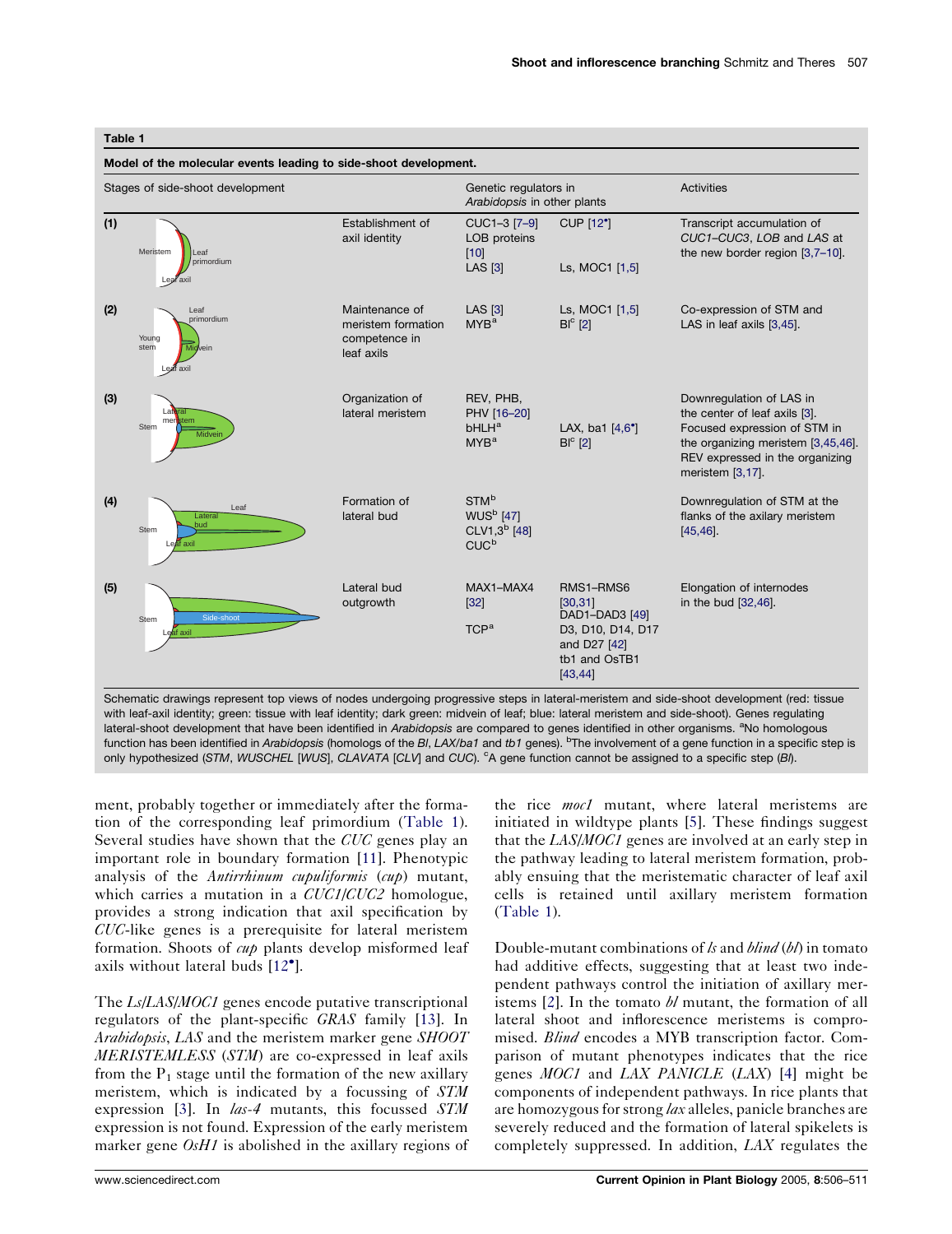formation of vegetative branches (tillers) in a redundant fashion together with the *SMALL PANICLE* (*SPA*) gene. Mutations in the LAX-orthologous maize gene *barren* stalk1 (ba1)  $[6^{\circ}]$  $[6^{\circ}]$  $[6^{\circ}]$  affect the formation of all lateral meristems during vegetative and reproductive development.  $LAX$  and  $ba1$  encode basic helix–loop–helix (bHLH) proteins. The patterns of transcript accumulation of  $LAX$  and  $ba1$  are very similar: transcripts are initially detected in the boundary region between the main shoot apex and the presumptive lateral meristem. At later stages of development transcripts accumulate in the upper part of the new meristem  $[4,6^{\circ}]$  $[4,6^{\circ}]$ . The onset of  $LAX/ba1$  transcript accumulation seems to be later than that of LAS/ MOC1 ([Table 1](#page-1-0)). Because the described myb and bhlh mutants have been identified in different plant species, it is currently unclear whether or not the respective genes are involved in the same or in different pathways of axillary meristem formation. It is tempting to speculate, however, that interactions between MYB and bHLH transcription factors might also play a role in the regulation of axillary meristem formation, as is the case in processes such as trichome and root-hair development [\[14](#page-4-0)].

# Axillary meristem initiation and vascular differentiation

Several lines of evidence suggest that axillary meristem formation is intimately related to vascular differentiation [\[15](#page-4-0)]. In the *Arabidopsis revoluta (rev)* mutant, lateral meristems in the axils of rosette and cauline leaves are often not initiated and flowers frequently fail to develop [\[16,17\]](#page-4-0). The *REVOLUTA* gene, which belongs to a subfamily of Homeodomain-Leucine-Zipper transcription factors, has also been independently identified as the INTERFASCICULAR FIBERLESS1 (IFL1) gene, which is needed for the correct patterning of the vascular system in Arabidopsis stems [[18](#page-4-0)]. REV is expressed in vascular bundles as well as in the SAM and axillary meristems. Comparative expression studies in wildtype and *las-4* plants have demonstrated that REV acts downstream of LAS in the initiation of axillary meristems [\[3](#page-3-0)]. Dominant mutations in the two closest REV relatives, PHABULOSA (PHB) and PHAVOLUTA (PHV), lead to a complete adaxialisation and radialisation of leaves and to the formation of ectopic meristems at the abaxial leaf base [\[19,20\]](#page-4-0). The activity of REV, PHB, and PHV is restricted by microRNAs, and dominant PHB and PHV alleles contain point mutations in their miRNA target sites that render them insensitive to miRNA-regulated degradation [\[21,22\]](#page-4-0). Analogous gain-of-function mutations in the REV/IFL1 gene (i.e. rev-10d and amphivasal vascular  $b$ undle1 [avb1]) lead to a radialisation of vascular bundles [\[23,24](#page-4-0) ]. Although leaf polarity and shoot branching are not affected by the  $rev-10d$  mutation in the Landsberg erecta ecotype [[23\]](#page-4-0), the same base substitution in the avb1 mutant (ecotype Columbia) was reported to lead to changes in leaf polarity and to the formation of ectopic

meristems on the inflorescence stem [\[24](#page-4-0) ]. Currently, it is not clear, if the REV, PHB, and PHV genes control the formation of lateral meristems directly or by their influence on the development of vascular elements ([Table 1](#page-1-0)). An indirect effect via the vascular system is indicated by the observation that the development of misdirected veins along the stem surface is correlated with the formation of ectopic meristems in a dominant tobacco *phv* mutant  $[25^{\bullet}]$  $[25^{\bullet}]$ .

# Newly discovered hormones play a role in the control of bud outgrowth

The outgrowth of axillary buds into side-shoots is influenced by environmental conditions and by hormonal signals [\[26](#page-4-0)]. In many plant species, the development of lateral shoots is inhibited by signals that are derived from the main shoot tip, a phenomenon named apical dominance or correlative inhibition [\[27](#page-4-0)]. Auxin produced in the main shoot tip was believed to be the main repressor and cytokinin produced in the roots was considered to be the main activator of lateral bud (shoot) development. In many plant species, the inhibitory effect of the main shoot can be relieved by decapitation, but apical application of auxin can restore apical dominance. Direct application of cytokinin to lateral buds promotes their outgrowth. The influence of both auxin and cytokinin was confirmed in isolated *Arabidopsis* inflorescence nodes [\[28](#page-4-0)]. However, the observation that apically applied auxin does not enter lateral buds suggested that a second signal is involved in the repression of lateral shoot outgrowth [[29\]](#page-4-0).

A new view on the regulation of apical dominance arose from the analysis of mutants that have enhanced shoot branching phenotypes, such as ramosus (rms) mutants in pea [\[30,31\]](#page-4-0) and more axillary growth (max) mutants in Arabidopsis [[32\]](#page-4-0). These recessive mutations cause a premature and enhanced outgrowth of lateral shoots in combination with modest pleiotropic effects. No significant differences in the amounts of the branching regulators auxin and cytokinin could be detected that would explain the phenotypes of these mutants [\[33](#page-4-0)]. Reciprocal grafting experiments suggested that several of the gene products that correspond to these mutations (e.g. MAX1, MAX3, MAX4, RMS1, RMS2 and RMS5) are involved in the synthesis of a new mobile signal that can move acropetally from the rootstock or a stem section to a grafted scion to repress shoot branching [[33,34,35,](#page-4-0) [36](#page-4-0) [,37](#page-4-0) ]. On the basis of several series of grafting studies between the different *max* and *rms* mutants, MAX3, MAX4, RMS1 and RMS5 have been placed at the beginning of the pathway leading to signal synthesis, and MAX1 and  $RMS2$  in an intermediate position [\[33,37](#page-4-0)°[,38](#page-4-0)°°]. max2, rms3, rms4, and rms6 scions are not affected by grafting to wildtype rootstocks. Therefore, MAX2, RMS3, RMS4 and RMS6 are thought to be components of signal perception or transduction. Because double mutants between the different max mutants or the different rms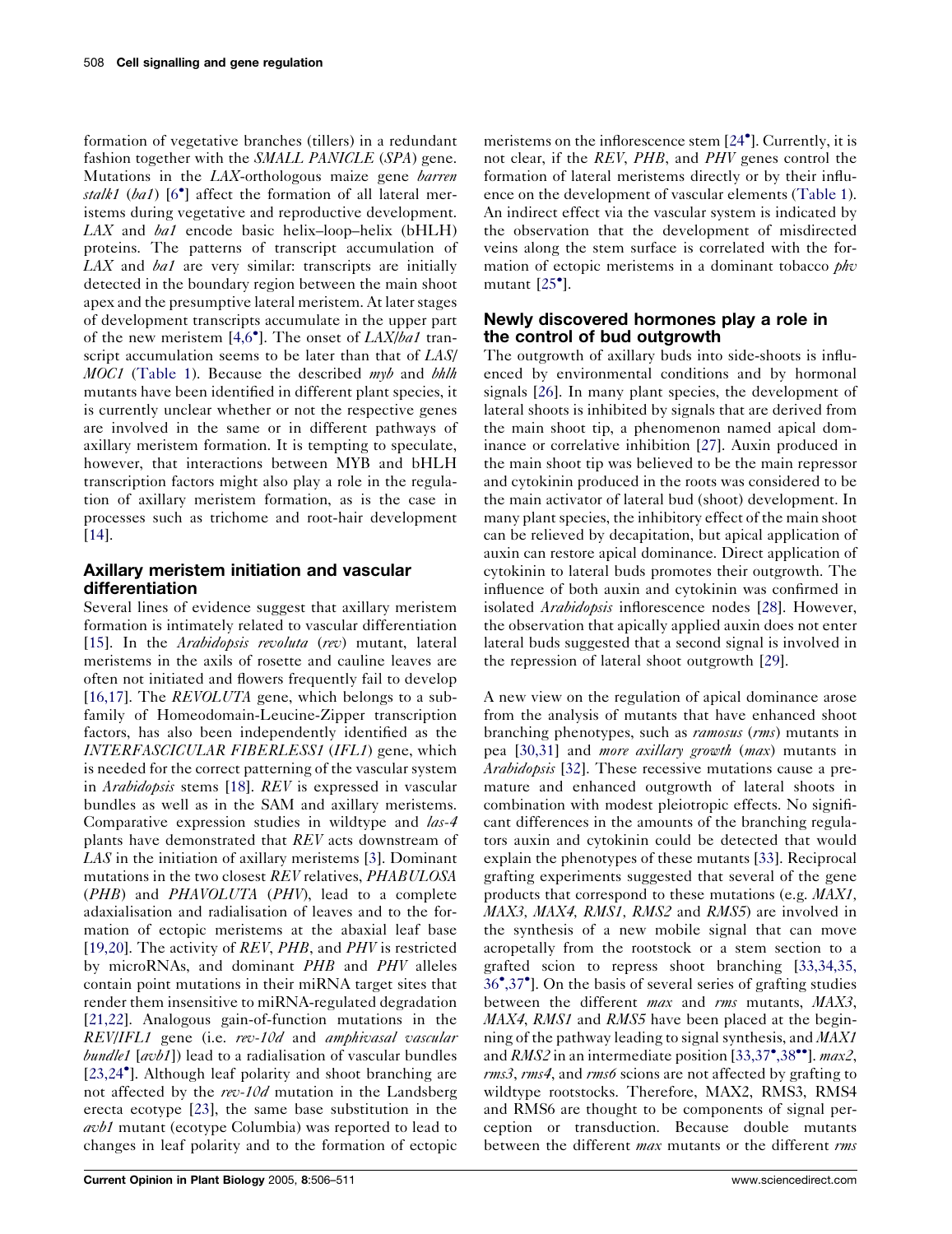<span id="page-3-0"></span>mutants resemble the single mutants, it seems that most or all of the genes act in a single pathway  $[37^{\bullet}]$  $[37^{\bullet}]$  $[37^{\bullet}]$ .

The four  $MAX$  genes have been cloned  $[32,35,36^{\bullet},37^{\bullet}]$  $[32,35,36^{\bullet},37^{\bullet}]$  $[32,35,36^{\bullet},37^{\bullet}]$  $[32,35,36^{\bullet},37^{\bullet}]$ . Both MAX3 [\[36](#page-4-0)<sup>\*</sup>] and MAX4 [[35\]](#page-4-0) encode members of a chloroplast-localized subclass of dioxygenases. The MAX3 protein cleaves different carotenoids, especially  $\beta$ -carotene, at the 9,10-position [[36](#page-4-0)°[,39](#page-4-0)°]. The C27-product of the MAX3 reaction is subsequently cleaved by MAX4 to form 13-apo-β-carotenone and a C9-dialdehyde [\[39](#page-5-0)<sup>°</sup>]. One of the two cleavage products might be the new mobile branching-inhibiting molecule or its precursor. MAX1 encodes a cytochrome P450 family member that is thought to activate an already mobile precursor of the signalling molecule [[37](#page-4-0)<sup>°</sup>]. The F-box protein MAX2, which is also involved in the regulation of leaf senescence [\[32,40\]](#page-4-0), probably plays a role in a signal-dependent pro-tein degradation process. The pea RMS1 [\[35](#page-4-0)] and Petunia DECREASED APICAL DOMINANCE1 (DAD1) [[41\]](#page-5-0) genes have been identified as functional homologs of MAX4 and the rice gene D3 as homologue of MAX2 [\[42](#page-5-0)], demonstrating an evolutionary conservation of this pathway. It is not clear how the activity of the *teosinte branched1* (*tb1*) gene is connected to the  $MAX/RMS$  signalling pathway. High expression levels of the  $tb1$  gene are correlated with a suppression of lateral bud outgrowth in maize and rice [[43,44](#page-5-0)], and a loss-of-function allele of *tb1* leads to enhanced shoot branching  $[44]$  $[44]$ .

The expression patterns of the *MAX* genes and their homologs match the expectations derived from the grafting experiments. Transcript accumulation of MAX3 and  $\overline{MAX4}$ /RMS1 is highest in roots [\[35,36](#page-4-0)°[,38](#page-4-0)°°]. MAX1 is expressed in the vascular elements of many different plant organs. Expression of MAX4/RMS1 is positively controlled by auxin [\[35,38](#page-4-0)<sup> $\bullet$ </sup>]. Transcription of *RMS1* is downregulated by decapitation, and this downregulation can be counteracted by apical auxin application. RMS1 transcript accumulation can also be inhibited by the application of 3,4,5-triiodobenzoic acid (TIBA), an auxin transport inhibitor  $[38\text{°}$  $[38\text{°}$ . These findings suggest that the branching-inhibiting signal is regulated by a feedback control mechanism that involves auxin.

## **Conclusions**

Recent analysis of shoot and inflorescence branching has focussed on two steps, the formation of lateral meristems and the regulation of lateral bud outgrowth. By contrast, the developmental phase that connects these two steps, the formation of lateral buds, is not well understood because specific mutants are not available. Early steps in shoot branching require the establishment of a specific identity of the leaf axil region, which involves the activity of the CUC genes. Maintenance of meristem formation competence and the subsequent initiation of axillary meristems is regulated by a set of transcription factors: Ls, LAS and MOC1, which are GRAS proteins; Bl, which

is a member of the R2R3-type MYB family; and LAX/ba1, which belongs to the bHLH-group proteins. Meristem organization seems to depend on a cross-talk between the presumptive axillary meristem cells and the vascular system, which involves the HD-ZIP genes REV, PHB, and PHV. It will be interesting to find out which targets translate these transcription factor activities into an organized lateral meristem.

With respect to the regulation of lateral bud outgrowth, the exciting new development is that several gene products (e.g. MAX1–MAX4) have been identified that act in the synthesis, perception and transduction of an unknown branching inhibiting molecule. It is unclear how TB1, a transcription factor that negatively regulates lateral-bud outgrowth in maize and rice, is integrated into this control mechanism. The analysis of mutants that have similar phenotypes in different plant species suggests that these regulatory pathways are highly conserved among flowering plants. Because model species differ considerably with respect to their branching patterns and even their wildtype forms might have been selected for reduced shoot branching, it is not surprising that mutations in other regulatory genes, such as  $Bl$ ,  $REV$ ,  $LAX/ba1$  or  $tb1$ , were only identified in a subset of species. In the future, reverse genetic and transgenic approaches will make it possible to compare the effects of homologous genes in different species and to analyze interactions between different regulators within one species.

## **Acknowledgements**

We thank S Raman and M Koornneef for their critical reading of the manuscript and members of the laboratory for helpful discussions. This work was supported by the Deutsche Forschungsgemeinschaft through SFB 572 of the University of Cologne and a grant from the European Community (Contract number QLK5CT200000357).

#### References and recommended reading

Papers of particular interest, published within the annual period of review, have been highlighted as:

- of special interest
- •• of outstanding interest
- 1. Schumacher K, Schmitt T, Rossberg M, Schmitz G, Theres K: The Lateral suppressor gene of tomato encodes a new member of the VHIID protein family. Proc Natl Acad Sci USA 1999, 96:290-295.
- 2. Schmitz G, Tillmann E, Carriero F, Fiore C, Cellini F, Theres K: The tomato Blind gene encodes a MYB transcription factor that controls the formation of lateral meristems. Proc Natl Acad Sci USA 2002, 99:1064-1069.
- 3. Greb T, Clarenz O, Schäfer E, Müller D, Herrero R, Schmitz G, Theres K: Molecular analysis of the LATERAL SUPPRESSOR gene in Arabidopsis reveals a conserved control mechanism for axillary meristem formation. Genes Dev 2003. 17:1175-1187.
- 4. Komatsu K, Maekawa M, Ujiie S, Satake Y, Furutani I, Okamoto H, Shimamoto K, Kyozuka J: LAX and SPA: major regulators of shoot branching in rice. Proc Natl Acad Sci USA 2003, 100:11765-11770.
- 5. Li XY, Qian Q, Fu ZM, Wang YH, Xiong GS, Zeng DL, Wang XQ, Liu XF, Teng S, Hiroshi F e*t al.*: **Control of tillering in rice**.<br>*Nature* 2003, **422**:618-621.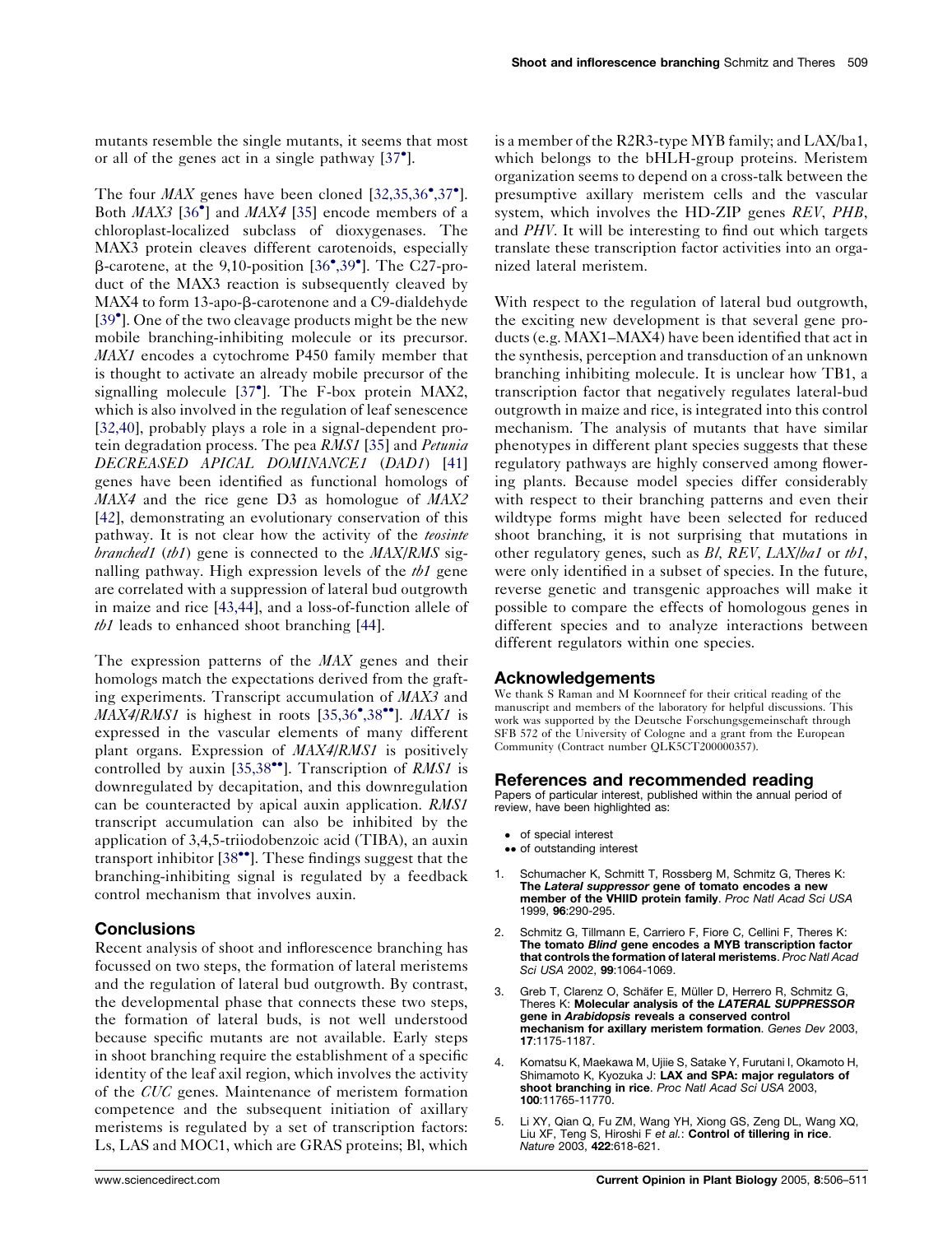- <span id="page-4-0"></span>6. Gallavotti A, Zhao Q, Kyozuka J, Meeley RB, Ritter M, Doebley JF,
- $\bullet$ Pe ME, Schmidt RJ: The role of barren stalk1 in the architecture of maize. Nature 2004, 432:630-635.

The ba1 gene was isolated and shown to be the maize homologue of the rice LAX gene. Like LAX, BA1 is transcribed in the region where the lateral meristems will form and in the adaxial portion of emerging lateral meristems. In contrast to lax mutants, ba1 mutants do not form any lateral meristems, which may indicate that maize lacks the SPA pathway of rice that can substitute for LAX during the vegetative period of development.

- 7. Aida M, Ishida T, Tasaka M: Shoot apical meristem and cotyledon formation during Arabidopsis embryogenesis: interaction among the CUP-SHAPED COTYLEDON and<br>SHOOT MERISTEMLESS genes. Development 1999, 126:1563-1570.
- 8. Takada S, Hibara K, Ishida T, Tasaka M: The CUP-SHAPED COTYLEDON1 gene of Arabidopsis regulates shoot apical meristem formation. Development 2001, 128:1127-1135
- 9. Vroemen CW, Mordhorst AP, Albrecht C, Kwaaitaal MACJ, de Vries SC: The CUP-SHAPED COTYLEDON3 gene is required for boundary and shoot meristem formation in Arabidopsis. Plant Cell 2003, 15:1563-1577.
- 10. Shuai B, Reynaga-Peña CG, Springer PS: The LATERAL ORGAN BOUNDARIES gene defines a novel, plant-specific gene family. Plant Physiol 2002, 129:747-761.
- 11. Laufs P, Peaucelle A, Morin H, Traas J: MicroRNA regulation of the CUC genes is required for boundary size control in Arabidopsis meristems. Development 2004, 131:4311-4322.
- 12. Weir I, Lu J, Cook H, Causier B, Schwarz-Sommer Z, Davies B:
- $\bullet$ CUPULIFORMIS establishes lateral organ boundaries in Antirrhinum. Development 2004, 131:915-922.

Antirrhinum majus plants that harbour mutations in the CUP gene, a homologue of the Arabidopsis CUC1 and CUC2 genes, show seedling defects similar to those found in cuc1 cuc2 double mutants. After the formation of ectopic shoots from the hypocotyls, cup plants are compromised in organ separation. Petiole–petiole and petiole–stem fusions are accompanied by the loss of lateral meristems.

- 13. Bolle C: The role of GRAS proteins in plant signal transduction and development. Planta 2004, 218:683-692.
- 14. Schiefelbein J: Cell-fate specification in the epidermis: a common patterning mechanism in the root and shoot. Curr Opin Plant Biol 2003, 6:74-78.
- 15. Schmitz G, Theres K: Genetic control of branching in Arabidopsis and tomato. Curr Opin Plant Biol 1999, 2:51-55.
- 16. Talbert PB, Adler HT, Paris DW, Comai L: The REVOLUTA gene is necessary for apical meristem development and for limiting cell divisions in the leaves and stems of Arabidopsis thaliana. Development 1995, 121:2723-2735.
- 17. Otsuga D, DeGuzman B, Prigge MJ, Drews GN, Clark SE: REVOLUTA regulates meristem initiation at lateral positions. Plant J 2001, 25:223-236.
- 18. Zhong R, Ye ZH: IFL1, a gene regulating interfascicular fiber differentiation in Arabidopsis, encodes a homeodomainleucine zipper protein. Plant Cell 1999, 11:2139-2152.
- 19. McConnell JR, Barton MK: Leaf polarity and meristem formation in Arabidopsis. Development 1998, 125:2935-2942.
- 20. McConnell JR, Emery J, Eshed Y, Bao N, Bowman J, Barton MK:<br>**Role of PHABULOSA and PHAVOLUTA in determining radial** patterning in shoots. Nature 2001, 411:709-713.
- 21. Tang G, Reinhart BJ, Bartel DP, Zamore PD: A biochemical framework for RNA silencing in plants. Genes Dev 2003, 17:49-63.
- 22. Mallory AC, Reinhart BJ, Jones-Rhoades MW, Tang GL,<br>Zamore PD, Barton MK, Bartel DP: **MicroRNA control of<br>PHABULOSA in leaf development: importance of pairing to the<br>microRNA 5' region. EMBO J 2004, 23:3356-3364.**
- 23. Emery JF, Floyd SK, Alvarez J, Eshed Y, Hawker NP, Izhaki A, Baum SF, Bowman JL: Radial patterning of Arabidopsis shoots by class III HD-ZIP and KANADI genes. Curr Biol 2003, 13:1768-1774.
- 24. Zhong R, Ye ZH: Amphivasal vascular bundle 1, a gain-of-
- $\bullet$ function mutation of the IFL1/REV gene, is associated with alterations in the polarity of leaves, stems and carpels. Plant Cell Physiol 2004, 45:369-385.

Mutations in the miRNA target site of the IFL1/REV gene cause defects that are similar to those caused by dominant *phb-d* and *phy-d* mutations. These defects result in the development of ectopic shoots from the Arabidopsis stem. In addition, strong patterning defects are observed<br>the vascular bundles and leaves of *ifl1* mutants.

- 25. McHale NA, Koning RE: MicroRNA-directed cleavage of
- $\bullet$ Nicotiana sylvestris PHAVOLUTA mRNA regulates the vascular cambium and structure of apical meristems. Plant Cell 2004, 16:1730-1740.

A mutation that changes the miRNA166-binding site in the tobacco gene PHAVOLUTA changes normal leaf polarity and the development of vascular bundles in a similar way as the corresponding phv mutations in Arabidopsis. In addition, stem veins are misdirected and grow downward beneath the stem surface. These misdirected veins induce the formation of rows of ectopic meristems.

- 26. Tamas IA: Hormonal regulation of apical dominance. In Plant Hormones: Physiology, Biochemistry and Molecular Biology, edn 2. Edited by Davies PJ. Kluwer Academic Publishers; 1995:572-597.
- 27. Horvath DP, Anderson JV, Chao WS, Foley ME: Knowing when to grow: signals regulating bud dormancy. Trends Plant Sci 2003, 8:534-540.
- 28. Chatfield SP, Stirnberg P, Forde BG, Leyser O: The hormonal regulation of axillary bud growth in Arabidopsis. Plant J 2000, 24:159-169.
- 29. Morris DA: Transport of exogenous auxin in 2 branched dwarf pea seedlings Pisum sativum. Some implications for polarity and apical dominance. Planta 1977, 136:91-96.
- 30. Arumingtyas EL, Floyd RS, Gregory MJ, Murfet IC: Branching in Pisum: inheritance and allelism tests with 17 ramosus mutants. Pisum Genet 1992, 24:17-31.
- 31. Rameau C, Murfet IC, Laucou V, Floyd RS, Morris SE, Beveridge CA: Pea rms6 mutants exhibit increased basal branching. Physiol Plant 2002, 115:458-467.
- 32. Stirnberg P, van De Sande K, Leyser HMO: MAX1 and MAX2 control shoot lateral branching in Arabidopsis. Development 2002, 129:1131-1141.
- 33. Morris SE, Turnbull CGN, Murfet IC, Beveridge CA: Mutational analysis of branching in pea. Evidence that Rms1 and Rms5 regulate the same novel signal. Plant Physiol 2001, 126:1205-1213.
- 34. Turnbull CGN, Booker JP, Leyser HMO: Micrografting techniques for testing long-distance signalling in Arabidopsis. Plant J 2002, 32:255-262.
- 35. Sorefan K, Booker J, Haurogne K, Goussot M, Bainbridge K, Foo E, Chatfield S, Ward S, Beveridge C, Rameau C, Leyser O: MAX4 and RMS1 are orthologous dioxygenase-like genes that regulate shoot branching in Arabidopsis and pea. Genes Dev 2003, 17:1469-1474.
- 36. Booker J, Auldridge M, Wills S, McCarty D, Klee H, Leyser O:  $\bullet$ MAX3/CCD7 is a carotenoid cleavage dioxygenase required for the synthesis of a novel plant signaling molecule. Curr Biol 2004, 14:1232-1238.

The isolation of the MAX3 gene provides additional evidence for the production of a branching-inhibiting signal in the root. The MAX3 protein is closely related to MAX4 and can cleave carotenoids.

- 37. Booker J, Sieberer T, Wright W, Williamson L, Willett B,
- $\bullet$ Stirnberg P, Turnbull C, Srinivasan M, Goddard P, Leyser O: MAX1 encodes a cytochrome P450 family member that acts downstream of MAX3/4 to produce a carotenoid-derived branch-inhibiting hormone. Dev Cell 2005, 8:443-449.

MAX1 is shown to act after MAX3/MAX4 in the synthesis of a branchinginhibiting signal. The MAX1 gene encodes a Cytochrome P450 enzyme, which is hypothesized to further modify an already mobile molecule.

- 38. Foo E, Buillier E, Goussot M, Foucher F, Rameau C, Beveridge CA:
- $\bullet \bullet$ The branching gene RAMOSUS1 mediates interactions among two novel signals and auxin in pea. Plant Cell 2005, 17:464-474.